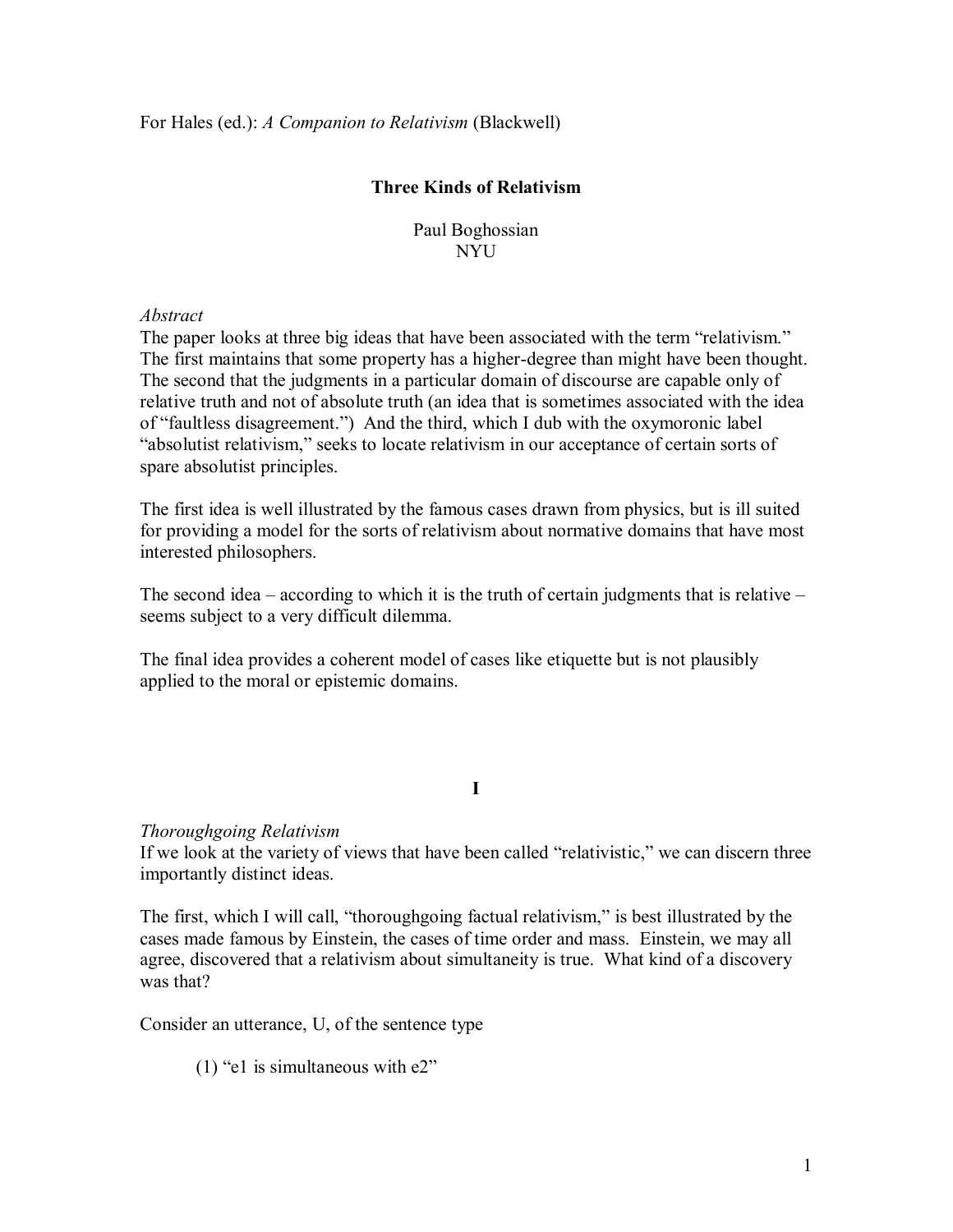said of some particular pair of events e1 and e2, prior to Einstein's discovery.

Could we say that Einstein discovered that anyone uttering U would have *meant* not the content

(2) *e1 is simultaneous with e2*

but rather the content

(3) *e1 is simultaneous with e2 relative to the( salient) frame of reference F?*

No. It's very implausible that ordinary competent speakers prior to Einstein would have meant the content specified in (3). Plausibly, pre-Einsteinian speakers attached absolutist meanings to their discourse about time order and had no awareness of the need to relativize their time order claims to frames of reference. Otherwise, it would be hard to explain why Einstein's views came as such a surprise or why he couldn't have arrived at them by doing some semantics.

So, at least in this case, relativism should not be equated with some claim about meaning.

Might relativism in this case be identified with a claim about *reference*: the claim that while "simultaneous" expresses an absolutist concept its reference is not a two-place relation but, rather, a three-place relation, between a pair of events and a variable frame of reference?

This was essentially Gilbert Harman's way of construing relativism about simultaneity. He used it as his model for developing a relativism about morality.

Einstein's relativistic conception of [simultaneity] involves the following claim about the truth conditions of judgments of [simultaneity]:

For the purposes of assigning truth conditions, a judgment of the form, *[e1 is simultaneous with e2]* has to be understood as elliptical for a judgment of the form, [*in relation to spatio-temporal framework F e1 is simultaneous with e2]*  $<sup>1</sup>$  $<sup>1</sup>$  $<sup>1</sup>$ </sup>

There are, I suppose, different ways of reading this. But on one natural way of reading it, what Harman is saying is that although we should take asserters of  $(1)$  to have meant  $(2)$ , and although they themselves would think of their assertions as having a truth-condition involving a two-place relation, *we*, for the purposes of assigning their utterances truthconditions, should take them to have meant (3). Unbeknownst to them, the truthconditions of their simultaneity judgments involved a three-place relation rather than a two-place one.

<span id="page-1-0"></span><sup>&</sup>lt;sup>1</sup> Harman 1996. I have changed Harman's example from mass to simultaneity.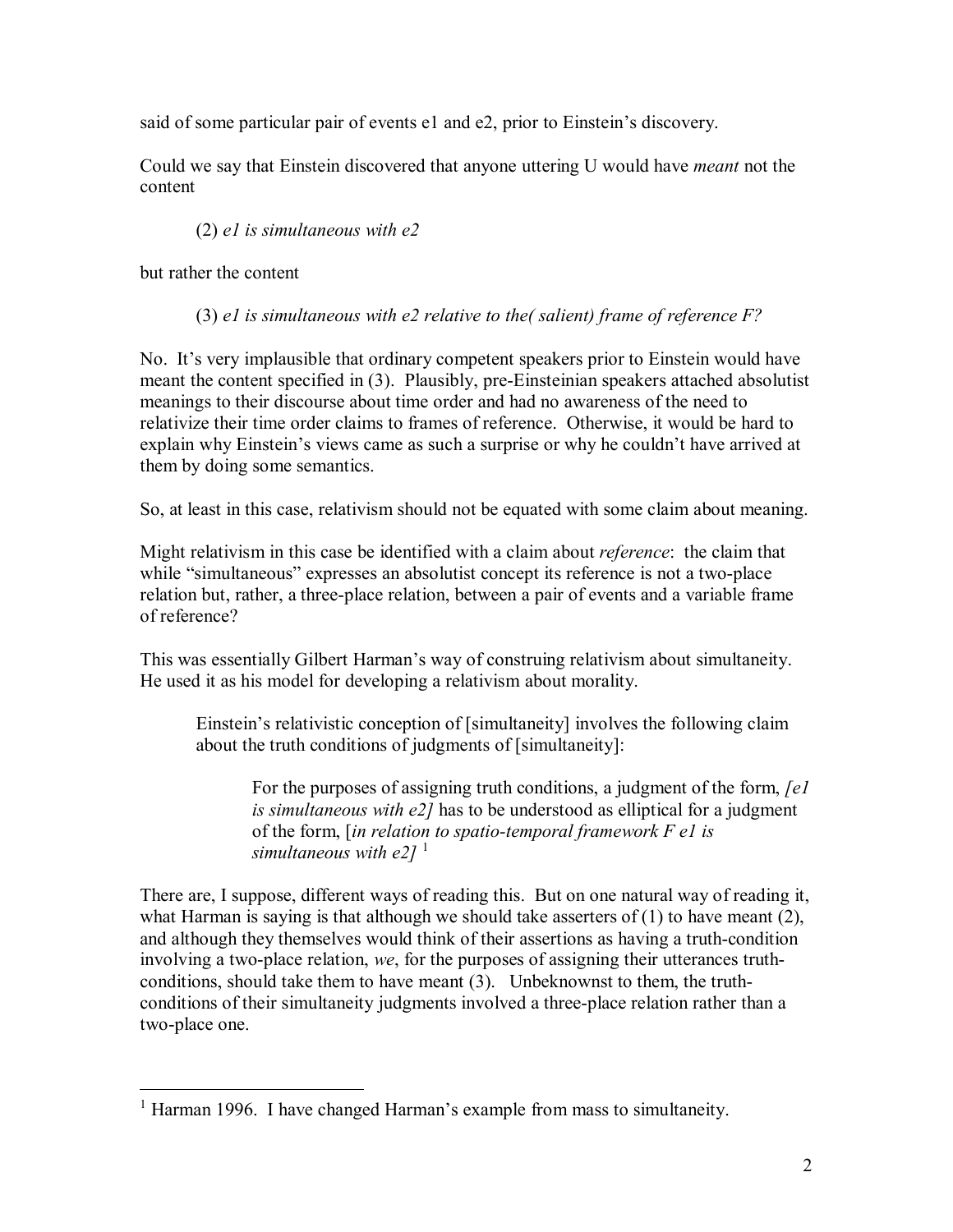I am less opposed to this way of understanding a relativism about simultaneity; but I am still inclined to think that it does not get at the most fundamental characterization of the phenomenon in question.

We can bring out why by asking: How could the meaning and truth conditions of our ancestors' assertions have come apart in this way? What would justify our overriding their account of the truth conditions of their own assertions?

There are two possible routes to such a justification. The first is the one proposed by Harman, which invokes a *principle of charity* in interpretation.

Harman says that while it would be implausible to attribute to our ancestors a three-place *meaning*, it would be "mean-spirited" not to attribute to them a truth condition involving a three-place relation, for we would then end up accusing them of massive and systematic untruth in their judgments about time order.

There are two big issues with Harman's reasoning here. First, even granting the principle of charity as a constitutive principle governing interpretation, I don't think that applying it automatically yields Harman's picture. For notice that, even on Harman's account, we will have to attribute to our ancestors a serious error, for we are going to have to say that they didn't know what the truth conditions of their own thoughts were. So there's no avoiding the imputation of some error and the only question is: which is the more plausible imputation? It's not obvious to me that it is more charitable to impute error about the content of one's own thoughts than it is to impute error about the world.

Second, there are issues about the Principle of Charity itself, understood as a constitutive principle of interpretation. Even in its original version, as a constraint on the attribution of *meaning* (rather than reference, as Harman has it), I never saw any reason for preferring Charity over the Principle of Humanity, according to which we are allowed to impute error in our interpretations of other people provided those errors are *rationally explicable*.

But Humanity would certainly not give one any grounds for reconstruing the truth conditions in the simultaneity case: the error involved – of not realizing the need for variable frames of reference – is certainly rationally explicable.

And, in any event, I certainly don't see the plausibility of applying Charity in Harman's selective manner, only to the truth conditions but not to the meaning. Think of what a peculiar result that would yield in a host of other cases. For example, our ancestors also spoke of the soul departing the body. What they *meant* is that there is a non-physical substance that leaves the body at the moment of bodily death. But, of course, we could, if we wanted, assign those remarks such truth conditions – involving the loss of consciousness and so forth – as would make them come out true. But that would, of course, be absurd. Why should matters stand differently with simultaneity?

A second route to the envisaged bifurcation of meaning and truth conditions, distinct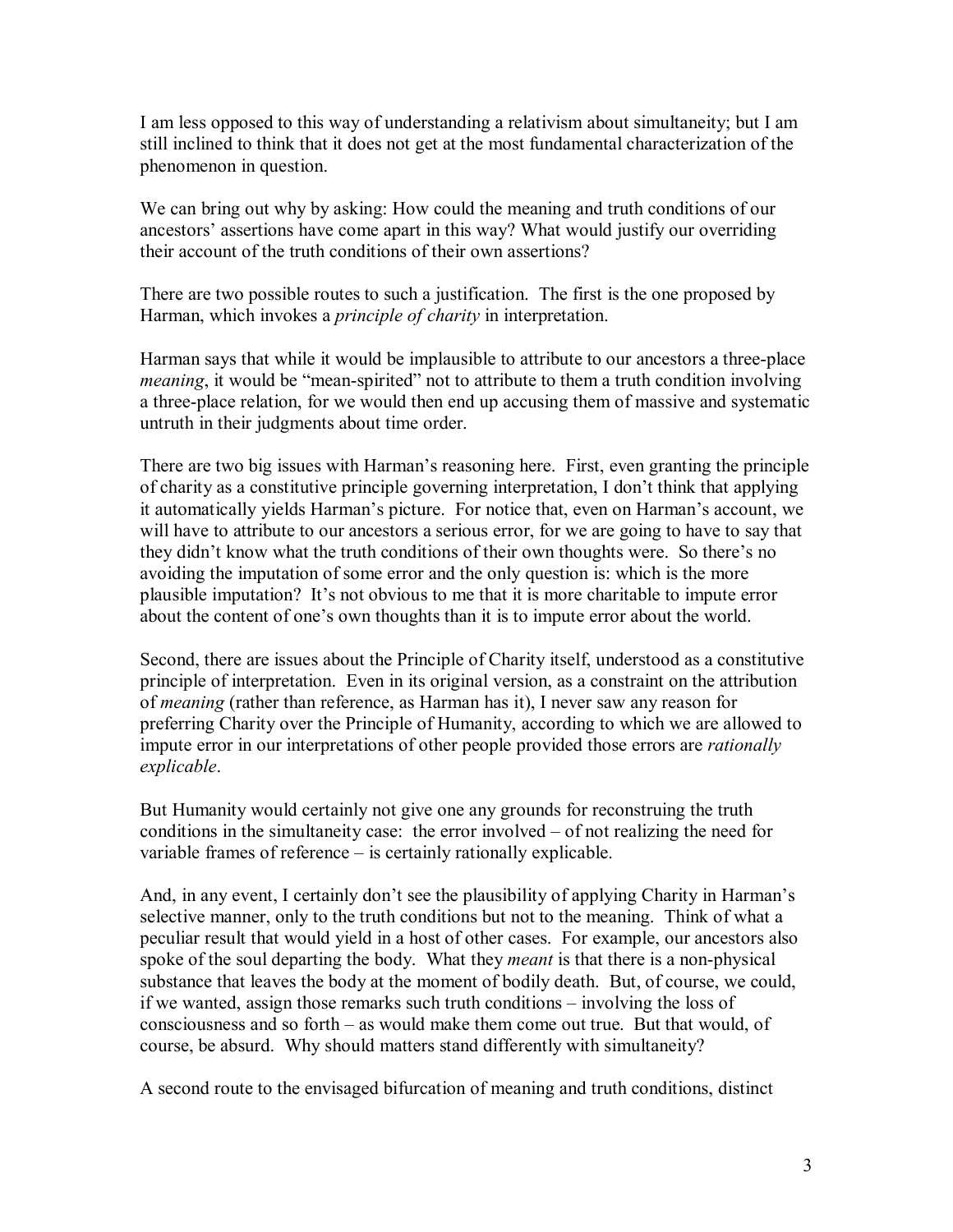from Harman's invocation of a principle of charity, would come from what we might call "dual-aspect" semantics. Suppose you thought that the meaning of a word was fixed by something like its internal conceptual role but that its reference is fixed not by Fregean fit with that conceptual role but partly by causal relations to the environment. And suppose that it is true about the world that we live in (as we may presume Einstein to have shown) that there are no two-place (absolute) simultaneity properties instantiated but only threeplace ones involving a variable frame of reference. Then, on such a view, it could happen that the internalist conceptual role of "simultaneous" fixes an absolutist concept of simultaneity even while the reference of any token of the word "simultaneous" is always some three-place property of "simultaneity relative to a contextually salient frame of reference."

I think that this reasoning works a little better than Harman's. Notice, however, that, while this kind of dual-aspect story may work well for theoretical terms in physics, it seems very implausible as applied to the central terms of morality or of epistemic rationality. These are not meant to be natural kind terms and their reference is not plausibly thought to be hostage to empirical contingencies in the same way. It would be odd to think that natural science will discover for us what property "being epistemically rational" refers to. (Even a crude Reliabilism does not have that consequence, even as it does have the consequence that which beliefs are as a matter of fact rational can turn out to be an empirical matter.)

Moreover, whether on this view or on the earlier Harman view, for anyone to be in a position to *claim* relativism about simultaneity requires them to be in a position *first* to make the *factual* claim that there are no instantiated 2-place but only 3-place simultaneity properties and *then* to draw from that the meta-linguistic conclusion that the reference of "simultaneous" is not a two-place property but a three-place one. This is true whether we are applying charity to figure out the reference or if we are inferring the reference from facts about what our terms stand in causal relations to.

But what is it to judge that there are no two-place but only three-place *simultaneity* properties? What qualifies these three-place relations to be called "simultaneity relations" when our original discourse about simultaneity recognized only two-place simultaneity relations?

A plausible answer is that the three-place relations play much the same explanatory role as the original (uninstantiated) two-place relations and so can be thought of as three-place versions of the same genus.

However, once we have got as far as saying that there are no two-place simultaneity relations but only three-place simultaneity relations, isn't that enough *by itself* to constitute a relativistic view of simultaneity, without our having first to translate that discovery into a metalinguistic discovery about the reference of the predicate "is simultaneous with?"

The moral of this discussion is two-fold: first, that a relativism about simultaneity is best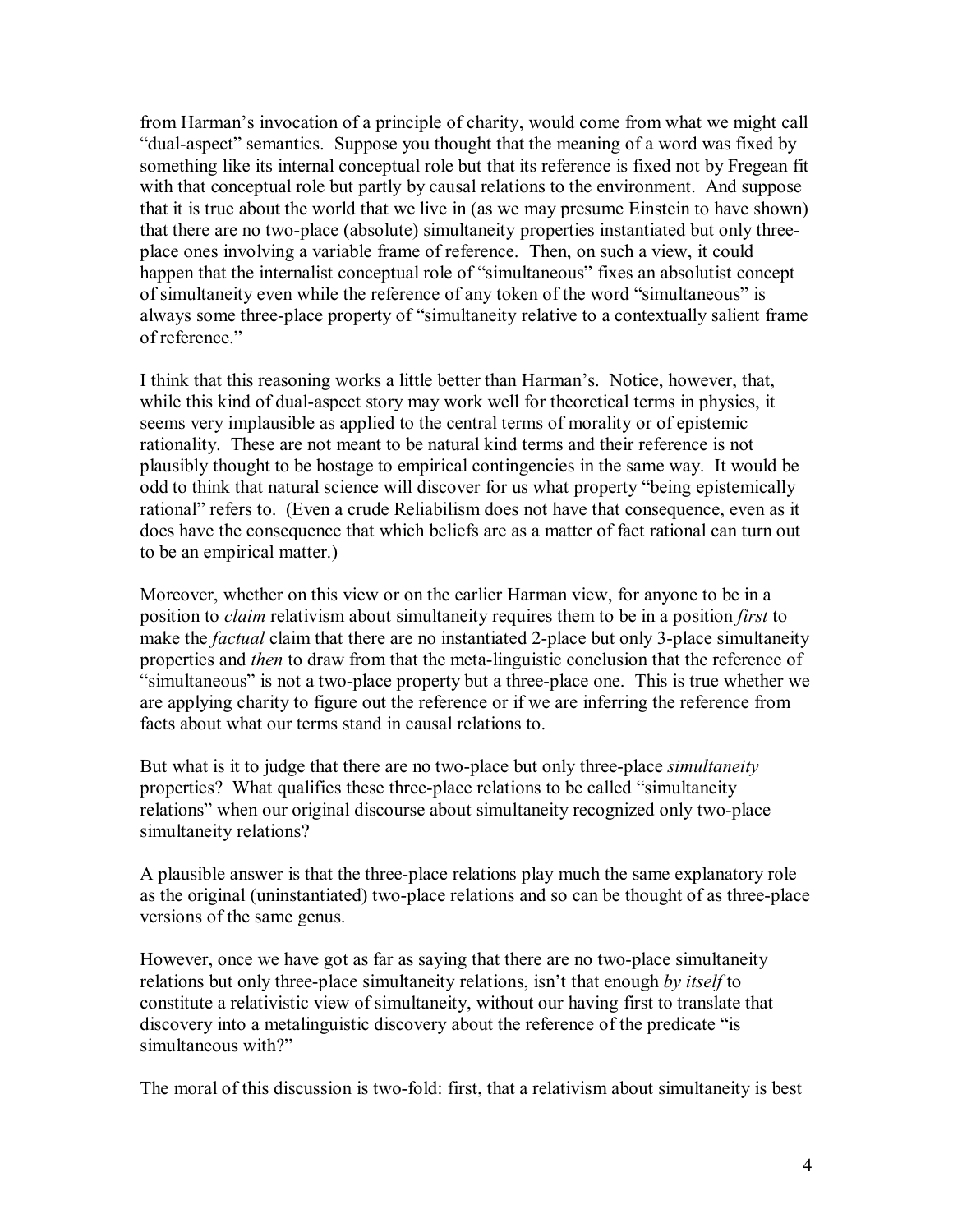construed as a *factual* claim; and, second, that it's best construed as a *revisionary* claim to the effect that, while the semantics of simultaneity discourse might lead one to think that there are two-place simultaneity facts, in reality there are only three-place simultaneity facts.

Having now established this factual claim to our satisfaction, we now face the question how we should accommodate this factual discovery at the level of language or thought. The answer is that there is absolutely no problem accommodating it by saying that we should speak a language in which the relativization to a frame of reference is made explicit. We should no longer make claims of the form (2) but only claims of the form (3).

Let me summarize this discussion of how to understand a relativistic thesis about simultaneity.

(a) The central predicate of simultaneity discourse is the predicate "is simultaneous with." (Identification)

(b) This predicate appears to express the concept of a two-place relation and to denote a two-place relation. (Semantical Appearances)

(c) These semantical appearances are in fact correct. (Appearances Correct)

(d) However, no such two-place relation is instantiated in the world; instead the only instantiated property in the vicinity is a three-place relation:

e1 is simultaneous with e2 relative to variable frame of reference F. (Error)

(e) Because of this fact, we should no longer make judgments of form (2) but only those of form (3). (Recommendation)

Generalizing this picture, we get the following template for a relativistic thesis about a domain of discourse D:

(i) The central predicate of D is the predicate R. (Identification)

(ii) R appears to express the concept of an n-place property and to denote an nplace property. (Semantical Appearances)

(iii) These semantical appearances are in fact correct. (Appearances Correct)

(iv) However, no such n-place properties are instantiated in the world; instead the only instantiated property in the vicinity is an  $n+k$ -place property,  $R^*$ , where part of what is involved in the more complex property is a parameter that can assume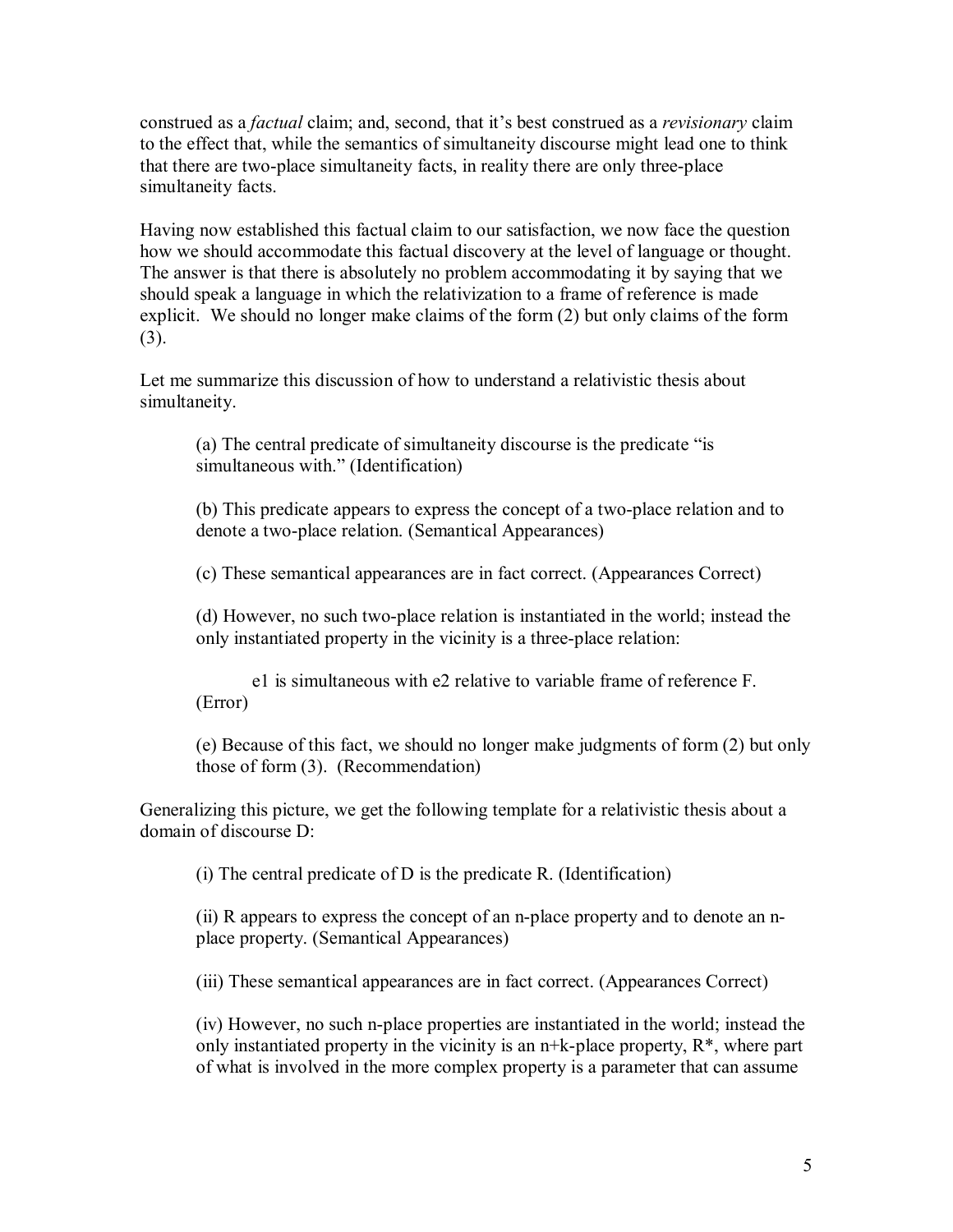different values, no one of which can be thought of as factually privileged. (Error)

(v) Because of this fact, we should no longer make judgments of form 'aR' but only those of form 'aR\*'. (Recommendation)

# *Hermeneutic Thoroughgoing Relativism*

I looked at the case of simultaneity in order to highlight a fact that is often overlooked: that relativism about a given domain is *compatible* with an *error thesis* about the discourse of that domain.

I don't claim, however, the stronger thesis that relativism about a domain D *entails* an error thesis about the pre-relativistic discourse of D. I think we can imagine cases in which the relativist holds that the semantical appearances are in fact not correct, effectively giving up (iii) in the template above.

For my purposes, though, the crucial point is that, even in such cases, the relativism is fueled primarily by a *factual* thesis to the effect that there aren't the sorts of n-place properties suggested by the semantical appearances but only the closely related n+k-place properties put forward by the relativist.

Unless that factual thesis were in place, relativism about a given domain – morality, for example -- would amount merely to a claim about the nature of moral discourse as we have come to develop it up to that point. And that claim would appear to leave it open that – out there – there are perfectly absolute facts about what ought and ought not to be done, facts that our discourse, as we have come to develop it, fails to talk about, but which some other possible discourse, that we have not yet developed, could talk about. In other words, a purely semantical construal of relativism seems consistent with something that one would have expected any real relativism to foreclose upon, namely, that there are absolute facts of the relevant sort out there waiting to be represented by our language and which we have up to now somehow managed to overlook.<sup>[2](#page-5-0)</sup>

# *Thoroughgoing Relativism About Morality*

Thoroughgoing factual relativism provides a good model for the famous cases drawn from physics. But it doesn't provide a good model for understanding the sorts of relativism that have most interested philosophers, relativisms about such normative domains as morality and epistemic justification.

<span id="page-5-0"></span> $2^2$  There will be a problem, of course, about how we are to express those missing facts, given the relativist's thesis about the meanings of ordinary moral terms; but there are strategies for getting around this difficulty.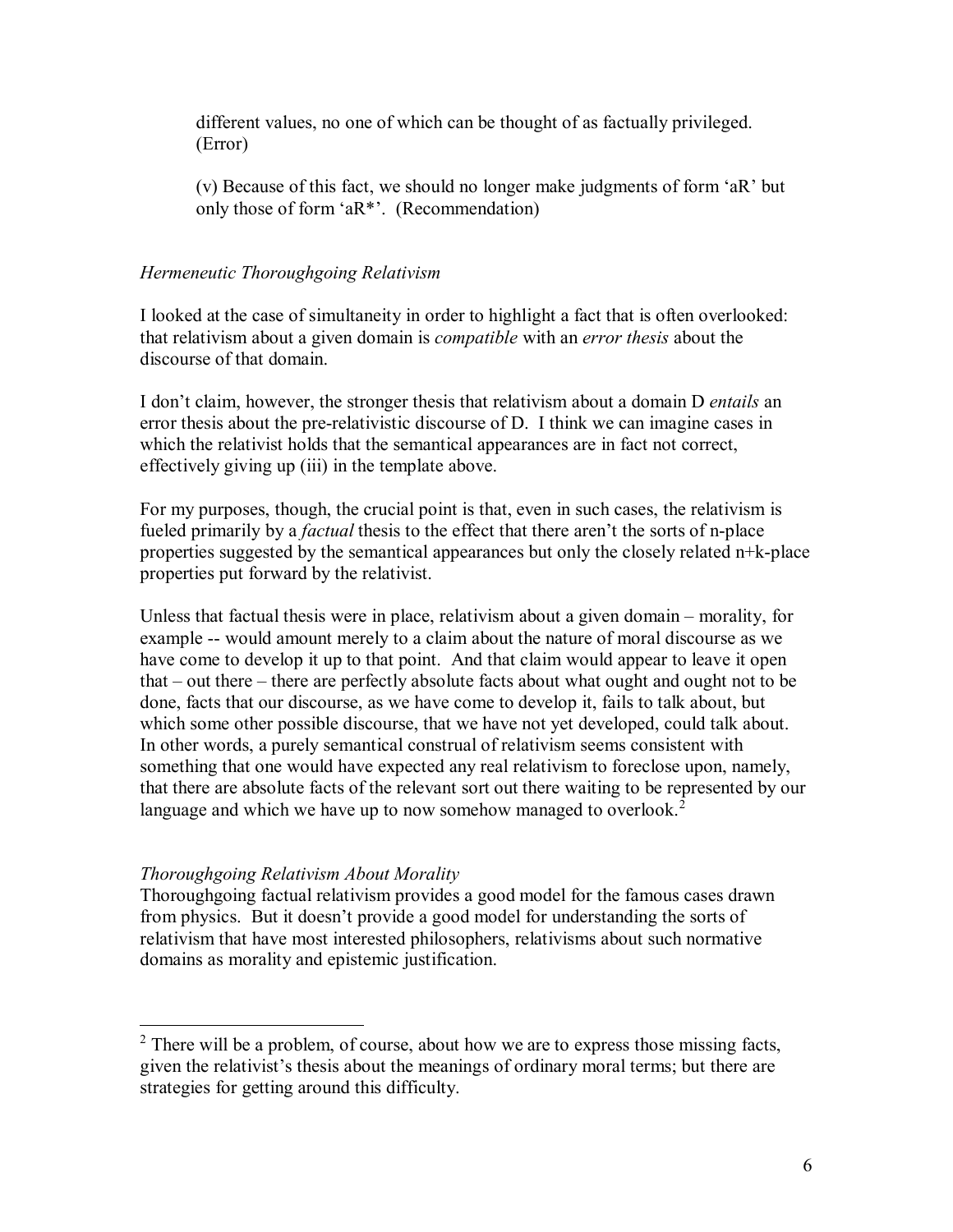There are many problems (for detailed discussion see Boghossian 2006); here I will focus on just one. Whether on the revisionary or the hermeneutical version of a thoroughgoing relativism about morality, the relativist's view would be that we should not judge simply that

(4) Slavery is wrong

but only that

(5) Slavery is wrong relative to some particular moral code  $M<sub>1</sub><sup>3</sup>$  $M<sub>1</sub><sup>3</sup>$  $M<sub>1</sub><sup>3</sup>$ 

where moral codes are sets of general propositions specifying alternative conceptions of moral right and wrong. These codes entail particular moral judgments about specific acts. According to moral relativism, then, we should speak not of what is and is not morally prohibited *simpliciter*, but only of what is and is not prohibited by particular codes.

But unlike what is true in the case of simultaneity, claims of form (5) have no prospect of serving as relativistic surrogates for claims like (4).

The trouble is that claims like (4) are clearly *normative* and that is crucial to their role as moral judgments; whereas claims like (5) are merely logical remarks about what does and does not follow from a particular moral code. Even people with starkly conflicting moral perspectives could endorse a claim like (5).

Intuitively, someone who asserts the negation of (4), namely,

(6) It's not the case that slavery is wrong

would be sharply disagreeing with the person who utters (4). But if we are restricted to claims like (5), we seem unable to capture that disagreement. Someone asserting

(7) It's not the case that slavery is wrong relative to moral code M

would simply be disagreeing about the logical properties of M and not about the wrongness of slavery. And if he were to assert

(8) Slavery is wrong relative to (his own) moral code M\*

he would have expressed no disagreement with (5) since both (5) and (8) could be true. Either way, we seem unable, on the view on offer, to explain how there could be genuine disagreement about normative matters.

<span id="page-6-0"></span> $3$  Moral codes are the preferred parameter of relativization. For an explanation as to why, see Boghossian 2006 and 2007.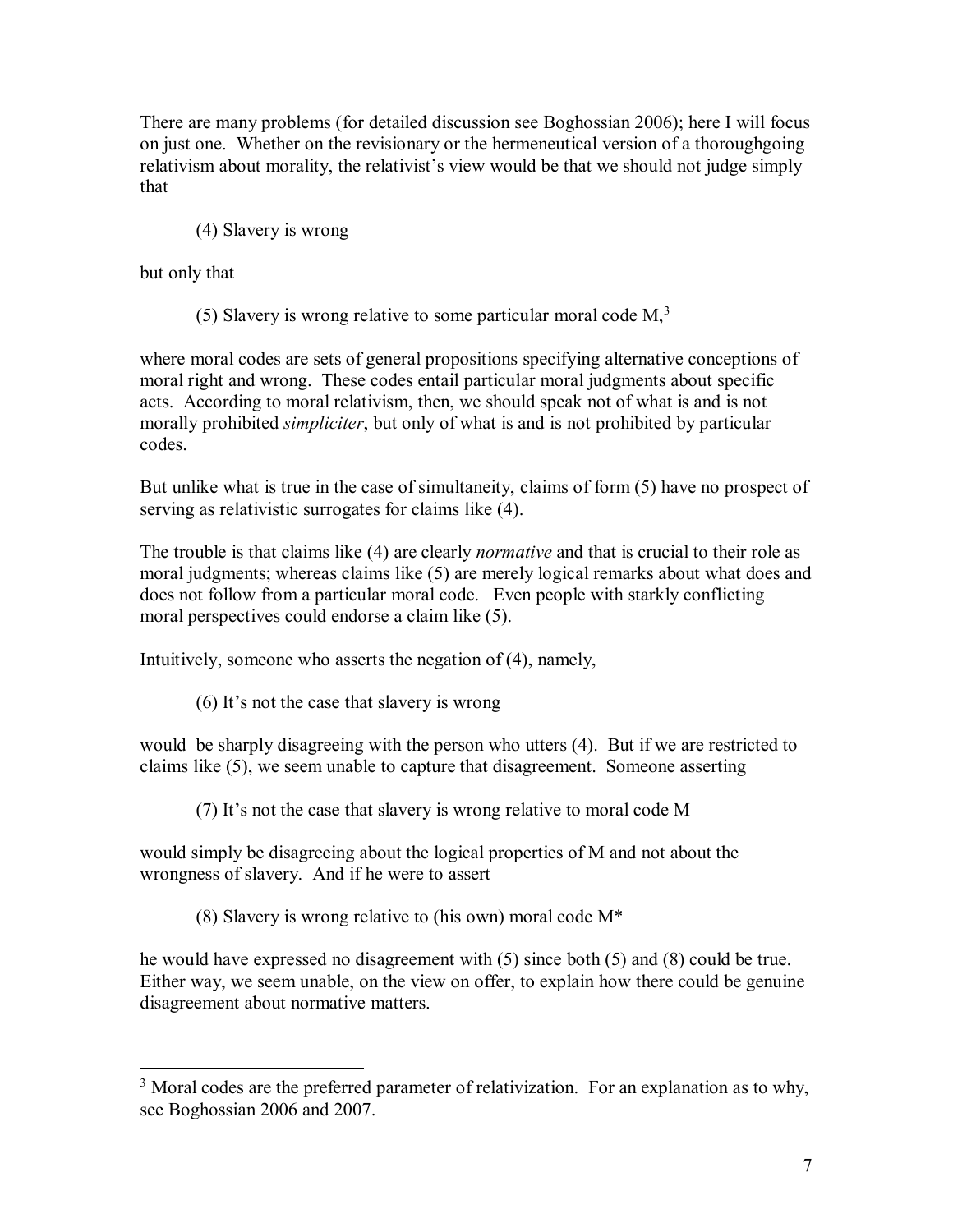# **II**

#### *Alethic Relativism*

This sort of problem has served as one of the principal motivations for a different version of relativism – alethic or truth relativism – which has been the focus of much attention within analytic philosophy in recent years.<sup>[4](#page-7-0)</sup>

The basic idea behind such relativisms is to seek the relativism not in the claim that the central properties of some domain have a higher degree than might have previously been thought, but in the claim that the truth values of the central propositions of that domain aren't absolute but rather relative to certain further parameters.

We can illustrate this thesis with an example. Consider the sentence type:

 $(9)$  "It is raining."

The standard view is that the sentence type (9) does not itself express a complete judgeable or thinkable content. It no more expresses a complete thinkable content than does the open sentence "Tom is taller than x." Individual tokens of (9) typically *do* express complete contents but that is because, when produced, they express a proposition of the form

(10) *It is raining at l at t,* 

where the values of l and t are determined by the context of utterance*.* This may or may not be because a token of (1) can properly be said to be elliptical for the sentence

 $(11)$  "It is raining at 1 at t."

On this standard treatment, then, the truth of a token of "It is raining" is relative to the context of utterance because the complete thinkable content expressed by any such token is relative to the context in which it is uttered. Thus, one token, when produced in NYC at t would express the proposition *It is raining in NYC at t* and so would be true iff it was raining in NYC at t; and another produced in Chicago at t' would express the proposition *It is raining in Chicago at t'* and so would be true iff it was raining in Chicago at t'.

On this standard Contextualist picture, then, (which some writers also refer to as *indexical relativism* or *expressive relativism)*, there is nothing very exciting going on as far as truth is concerned. Contents have absolute truth-values. The only sense in which anything is relative to anything else is that the thinkable content expressed by a token of a sentence type is relative to that token's context of utterance.

<span id="page-7-0"></span> <sup>4</sup> See Kolbel 2008, MacFarlane 2005, Richard 2008.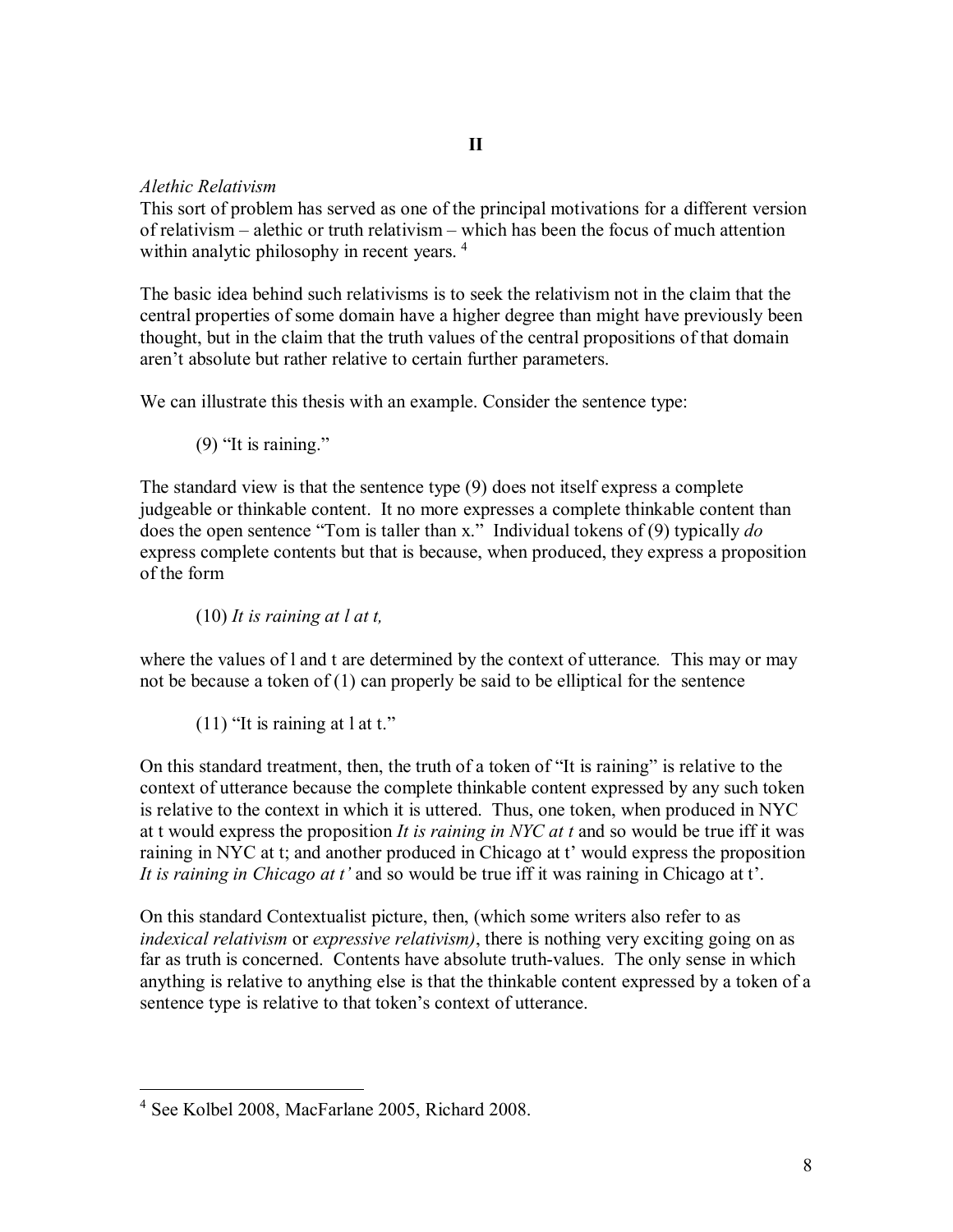David Lewis (1980), among others, suggested that it is also possible to give a nonstandard treatment of "It is raining" along the following lines. We can say that the sentence type (9) does express a context-invariant complete thinkable content, namely, the content

# (12) *It is raining*

and that every token of that type expresses exactly the same content. If we embrace this non-standard account, how do we explain how it is that if I utter a token of (9) in NYC when it is raining there I say something true, whereas if you utter it in Chicago when it is not raining there you say something false? If we said exactly the same thing, namely (12), how come you said something true and I said something false?

The answer is a relativistic view of the truth of the content (12). On such a view, one would have to say that the content (12) does not have an absolute truth value, but only a truth value relative to the context of utterance: the truth of the content I expressed was relative to *my* context of utterance, whereas the truth of the very same content that you expressed was relative to *your* context of utterance. We can call this a species of *alethic*  or *truth-based relativism* to distinguish it from the indexical or expressive variety noted above.

Contemporary writers have tended to be interested in versions of alethic relativism where the relativization is not so much to contexts of *utterance*, but rather to the contexts of (potentially hypothetical) *assessments*; but the basic idea is much the same as that just outlined. In either case we get the claim that one and the same *complete thinkable content* can be true relative to one context yet false relative to another, even within a single world.

# *Alethic Relativism and Faultless Disagreement*

Now, an alethic relativism about morality looks as though it will allow us to formulate a relativism about morality with contents like (4) rather than contents like (5). Even as we keep contents like (4), we maintain a relativistic outlook by insisting that those contents only have relative truth-values and no absolute ones. This promises to recognize contents that look normative (by virtue of not making the relativization explicit) but which eschew absolute moral facts by recognizing normative contents that only have truth-values relative to variable moral codes.

So we have reason, in the case of morality, or in that of any other normative discourse, to take seriously the idea that a relativism about that discourse should be expressed by an alethic relativism. It looks like an appealing way to formulate a relativistic view of morality because it promises to simultaneously preserve genuine moral judgment and, hence, genuine moral disagreement, while acknowledging that there are no absolute moral facts.

How might such a relativism be motivated? (It is easier to provide a plausible motivation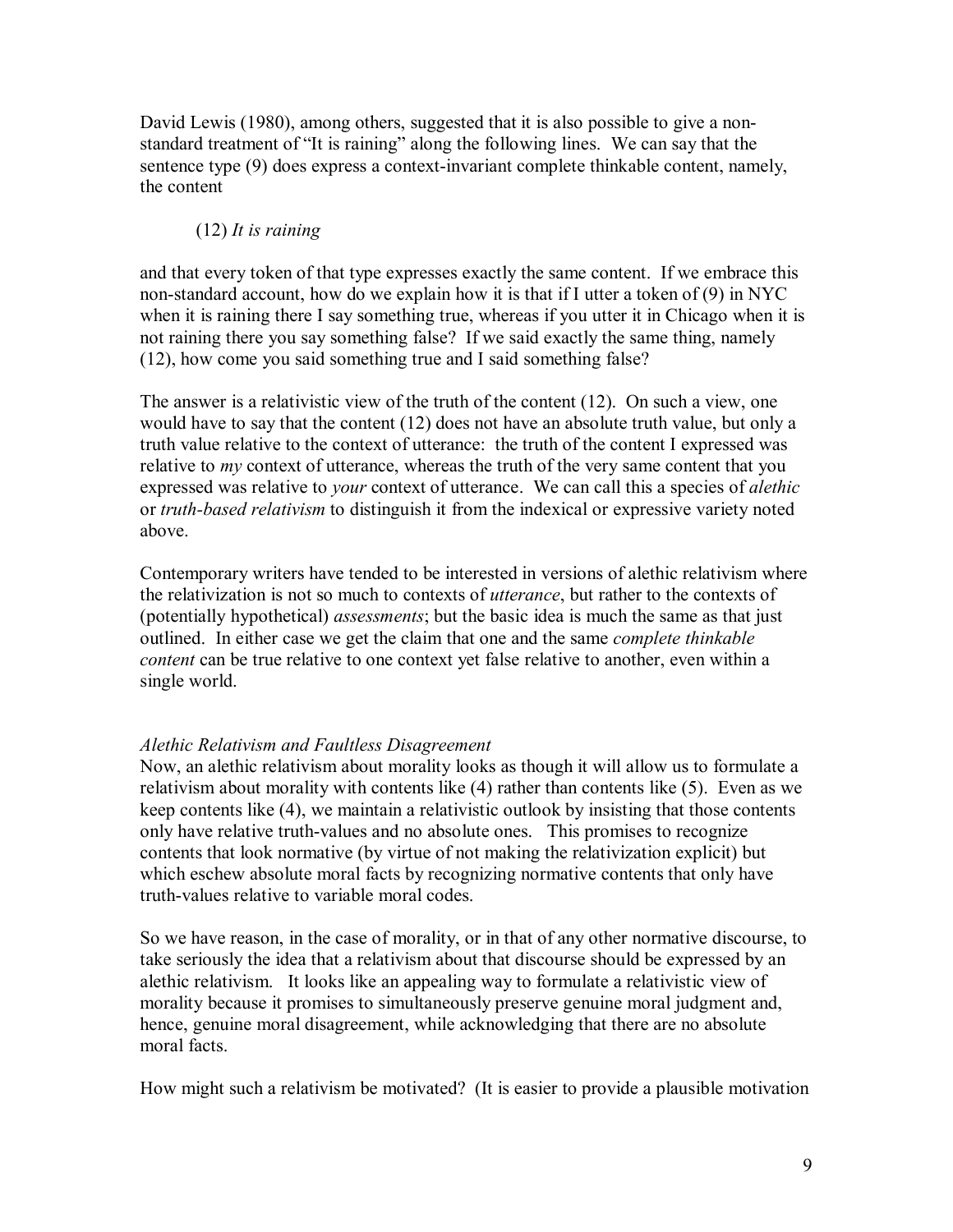by looking at judgments of personal taste rather than those of morality. Since what interests me in what follows are structural difficulties in the resultant view, I won't worry about this here.)

Imagine two thinkers, Dora and Norma, one of who asserts that

(D) Heath care coverage ought to be universal

while the other denies it:

(N) There is no requirement for health care coverage to be extended to everyone.

It is part of the example that Dora and Norma are operating with different moral standards, different conceptions of what counts as a just or fair social arrangement. It is also part of the example that this is known, or knowable, to all concerned. Dora and Norma may be presumed to know that each of them is operating with different moral standards and that their judgments, (D) and (N), are true relative to their respective standards.

One classic way of motivating an alethic relativism about these judgments goes something like this (Max Kolbel may have been the first to lay it out with some care).<sup>[5](#page-9-0)</sup>

We start out by claiming that it doesn't merely *seem* that Dora and Norma disagree with one another, but that they genuinely do so. Moreover, their disagreement is a substantive, factual one, not a metalinguistic one, about what the ingredient terms mean or how any vagueness inherent in them is to be resolved. This entails that Dora affirms and Norma denies one and the same content.

This in effect rules out a Contextualist view of the case, according to which Dora and Norma are not really disagreeing because what they mean by their utterances is, respectively,

(D1) According to standards S(D), Health care coverage ought to be universal

and

(N1) According to standards S(N), Health care coverage ought not be universal.

Second, this disagreement is *faultless* in the sense that neither Dora nor Norma could be said to have committed a mistake in believing what they do. Here is Kolbel's characterization of faultless disagreement:

(Faultless Disagreement) A faultless disagreement is a situation where there is a thinker A, a thinker B, and a proposition (content of judgement) p such that:

<span id="page-9-0"></span> <sup>5</sup> Kolbel, 2003.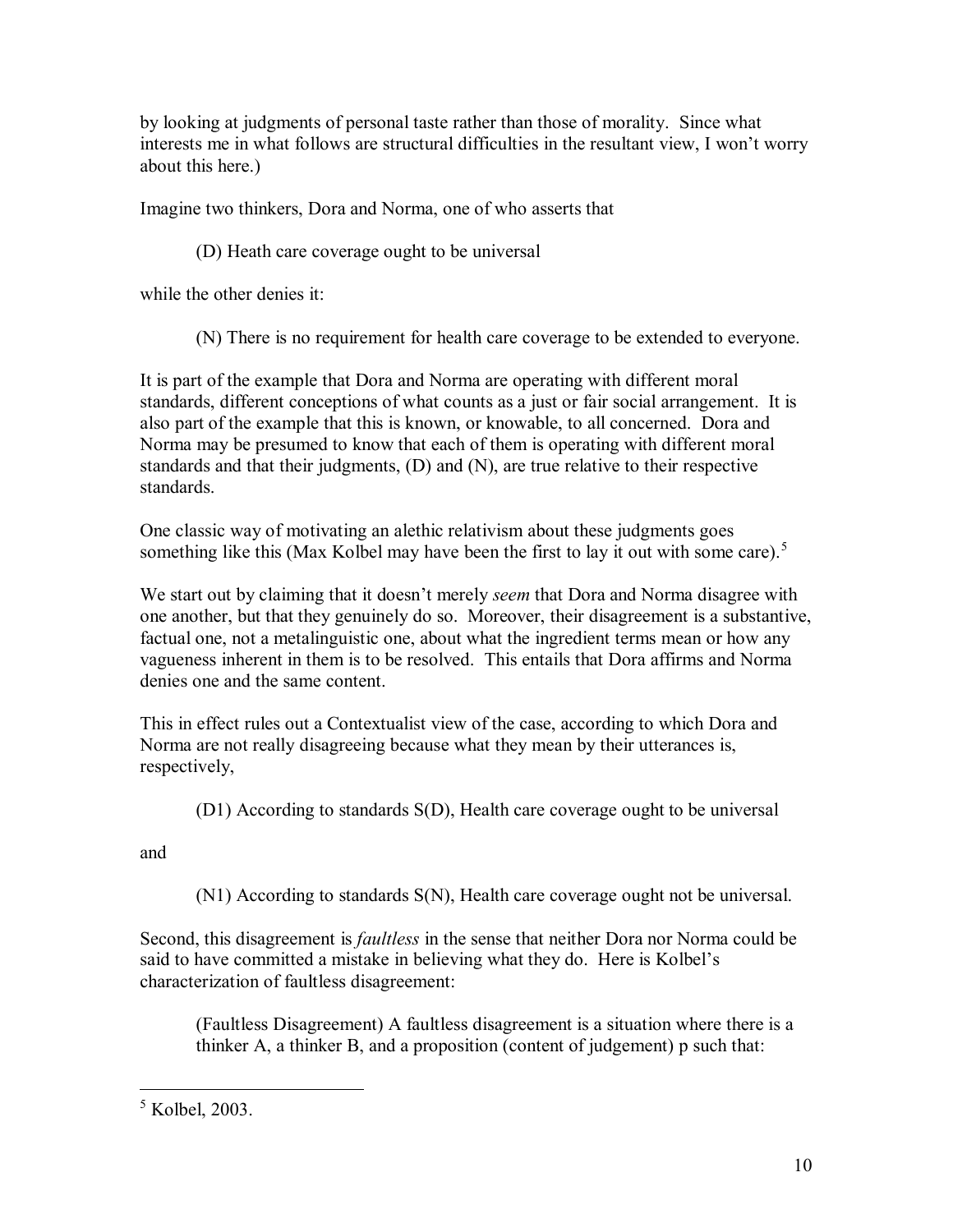- (a) A believes (judges) p and B believes (judges) not-p,
- (b) Neither A nor B has made a mistake (is at fault). $<sup>6</sup>$  $<sup>6</sup>$  $<sup>6</sup>$ </sup>

If we put disagreement and faultlessness together, we seem to get a neat argument for relativism. Dora and Norma disagree with one another: in particular, one of them asserts p and the other not-p. Yet neither of them is guilty of a mistake. If neither of them has made a mistake, then both of their beliefs are true ("mistake" here is not purely epistemic). If their beliefs were capable of absolute truth, we would have to allow that there are true contradictions. But we don't want to allow that. Hence, their beliefs must be at most capable of *relative* truth. This allows both Dora and Norma to have correct (faultless) beliefs, even as they disagree with one another.

Philosophers who want to use faultless disagreement to motivate alethic relativism, however, face a formidable challenge, one that has been well brought out by Mark Richard. (Richard himself is an alethic relativist about certain domains, but he rejects the claim that it can be motivated by appeal to faultless disagreement.)

Richard says that a commitment to the existence of faultless disagreement cannot be sustained:

… simply because when one is willing to ascribe truth or falsity to a particular claim p, one treats p and the claim that p is true as equivalent: *within* a perspective, truth is 'disquotational'. Suppose I think that Beaufort is a better cheese than Tome, and you think the reverse. Suppose (for *reductio*) that each of our thoughts is valid—mine is true from my perspective, yours is from yours. Then not only can I (validly) say that Beaufort is better than Tome, I can (validly) say that it's true that Beaufort is better than Tome. And of course if you think Tome is better than Beaufort and not vice versa I can also (validly) say that you think that it's not the case that Beaufort is better than Tome. So I can (validly) say that it's true that Beaufort is better than Tome though you think Beaufort isn't better than Tome. From which it surely follows that you're mistaken—after all, if you have a false belief, you are mistaken about something. This line of reasoning is sound no matter what the object of dispute. So it is just wrong to think that if my view is valid—true relative to my perspective—and your contradictory view is valid—true, that is, relative to yours—then our disagreement is 'faultless'. Faultless disagreement is possible—but such disagreement is not one to be evaluated in terms of truth.  $7$ 

According to Richard, then (see also Wright 2008, for a similar view), just because p is at best relatively true, and just because it is true from my perspective and false from yours, it is not *therefore* right to say that our disagreement is faultless. For even if all of this is true, it will still be true that if I validly (that is, truly, relative to my perspective) judge

<span id="page-10-0"></span> $6$  Kolbel, 2003.

<span id="page-10-1"></span><sup>7</sup> Richard, 2008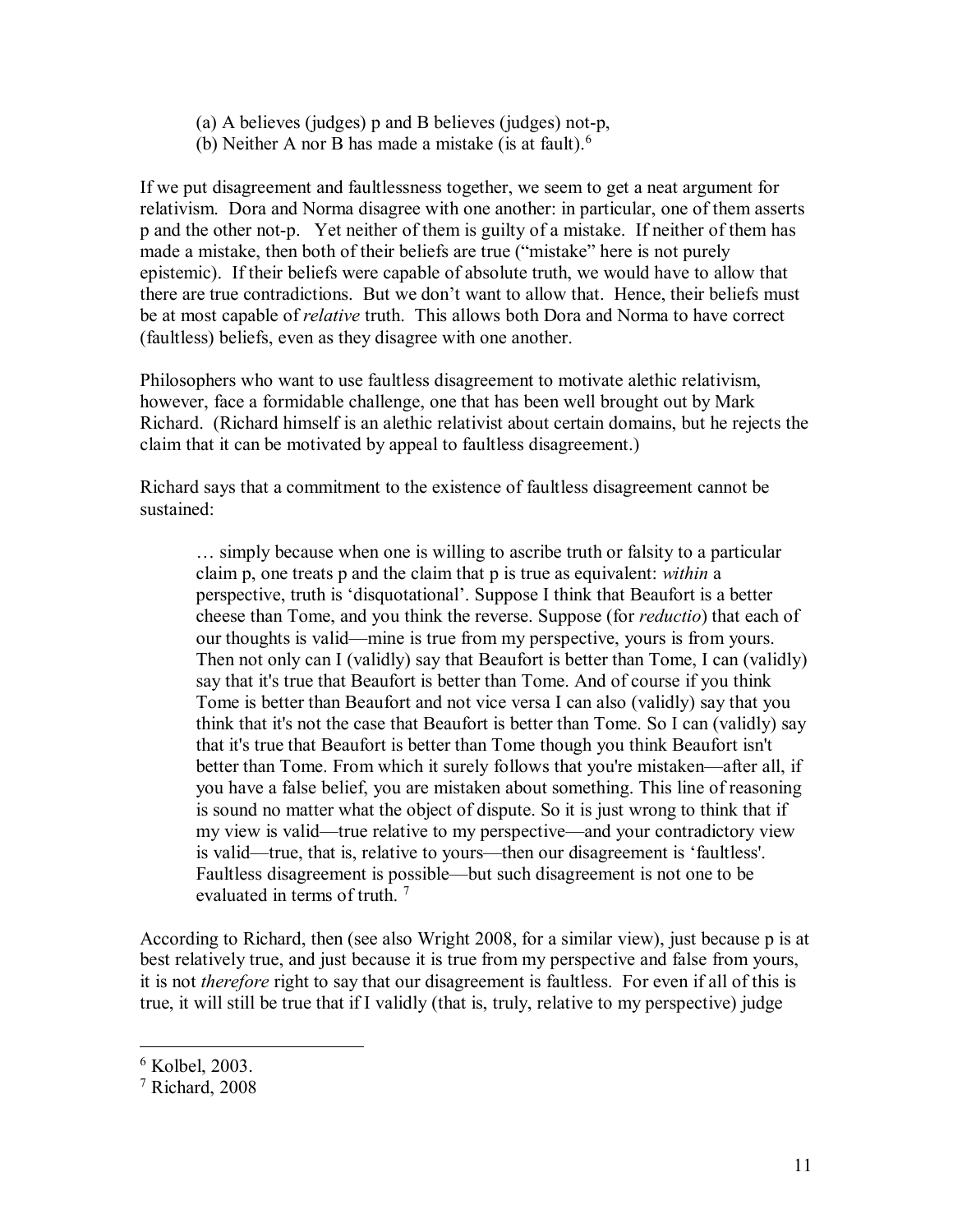that p, then it will also be valid for me to judge that 'It is true that p' and also 'It is false that not-p.' And if I can validly judge that 'It is false that p' then I must regard anyone who believes that p to have made a mistake.

So, at least for a committed thinker  $-$  a thinker who has plumped for one of these perspectives over the others with regards to the proposition that  $p$  – there can be no such thing as a 'faultless disagreement' concerning p, even if the thinker *also* accepts that p is at best relatively true and that it is *false* from the perspective of his interlocutor. He will have no choice but to regard his interlocutor as having made a mistake.

Richard concludes from this that the disagreement itself cannot be faultless, allowing himself to infer that conclusion from the fact that the committed participants in the dispute can't regard it as faultless. We can supply a consideration in support of this transition by appealing to the plausible claim that if a disagreement were faultless it must be possible for a rational thinker to claim that it is.

Let us call this the Argument from (Perspectival) Immersion. It will prove useful to lay it out with some care. Suppose, as before, that D judges p, N judges not-p and that both judgments are valid (i.e., true relative to the individual perspectives from which they are judged). According to Richard, the alethic relativist about the content p holds all of the following:

*The Argument from (Perspectival) Immersion:* (13) The content (p) is at best relatively true. (Alethic Relativism)

(14) If D judges validly that p, it will also be valid for D to judge that *It's true that p.* (Truth is Disquotational within a perspective)

(15) If D judges that *It's true that p* then D must, on pain of incoherence, judge that *It's false that not-p.* 

(16) If D judges that *It's false that not-p,* then D must, on pain of incoherence, judge that anyone who judges *not-p* (e.g., N) is making a *mistake*.

Therefore,

(17) D must judge that N is making a mistake and so cannot regard the disagreement with N as faultless.

Therefore,

(18) The disagreement between D and N is not faultless.

Now, I think that we can use the Argument from Immersion to formulate a quite general dilemma for any alethic relativism about any content p: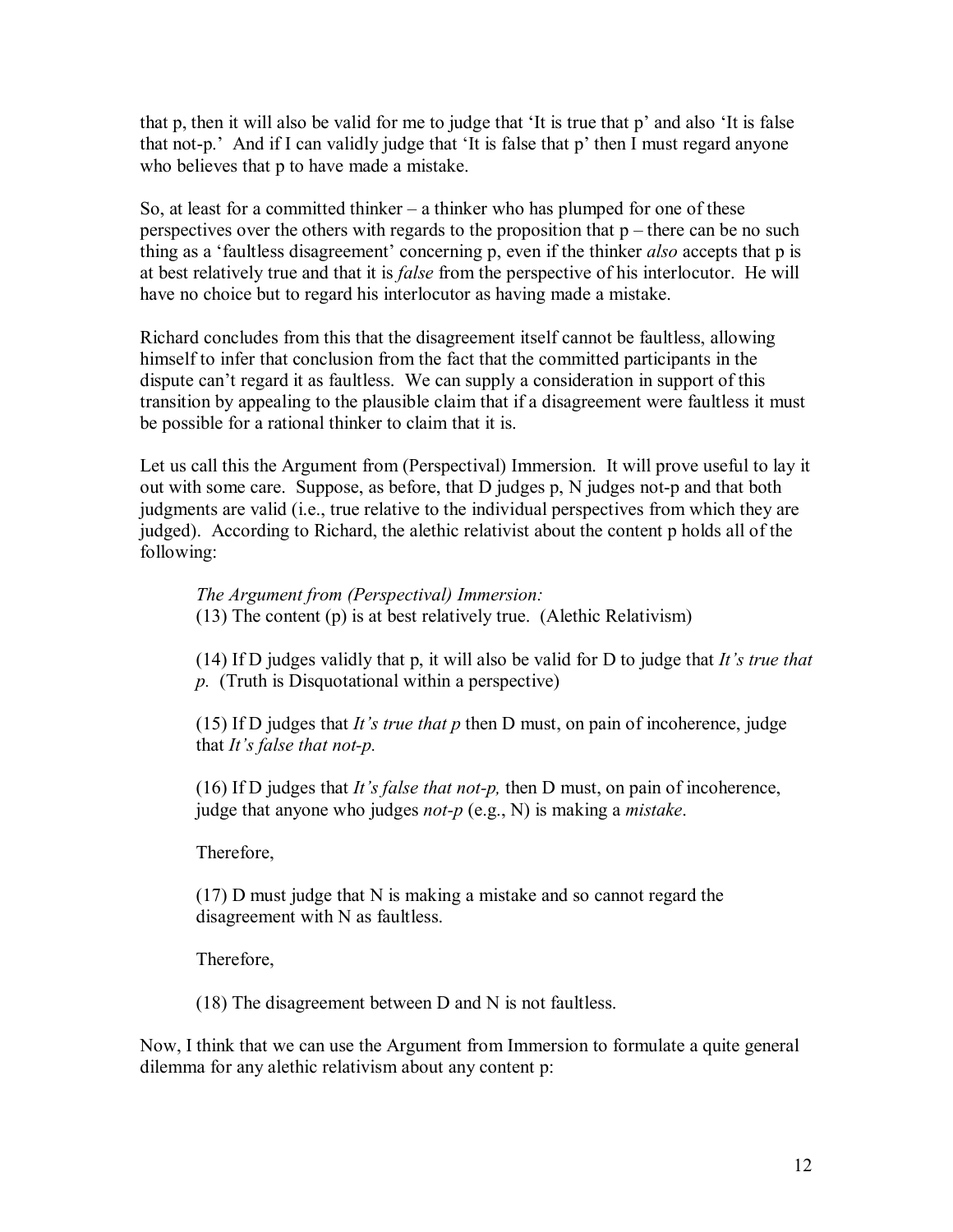(Dilemma) Either we regard the Argument from Immersion as sound or we find a plausible way to reject it. If we regard it as sound, then not only does alethic relativism not look like relativism intuitively understood, it is also unstable. However, there is no plausible way to reject the Argument from Immersion. Hence, alethic relativism is unstable.

The problem, as we will see, derives from an inevitable "creeping minimalism" about truth, a phenomenon familiar from discussions of other forms of anti-realism, such as expressivism and non-factualism. To bring it out, we will need to make a small further assumption that seems as safe as can be:

(Committed Relativism): It is possible for the theorist propounding the relativist view of the content p to be himself a committed thinker with regards to p.

This is certainly something that is accepted by all the relativists involved in this debate. They think of themselves as simply providing an accurate account of what it is for anyone to judge that p, they themselves included. Henceforth, then, I will assume that I am both a relativist theorist about the contents (D) and (N) as well as a committed thinker on the question who thinks that (D).

*Two Problems for Alethic Relativism, Given the Argument from Immersion* If I endorse the Argument from Immersion, I will have to conclude that on the question whether healthcare coverage ought to be universal – about which I am supposed to be a relativist – there is only *one* correct thing to think, namely that it ought to be. That would seem to be implied by the fact that I must take any conflicting view to be, first, eo ipso false and, second, eo ipso *mistaken*.

However, to hold that to a given question there is exactly one correct answer doesn't sound particularly relativistic. If on the question whether one ought to place one's elbows on the table while eating I take there I take there to be exactly one correct answer, applicable to anyone, anywhere, no matter what their backgrounds, standards, interests and cultural setting, it seems to me that I am not being a relativist about that particular table manner.

If this is right, then it would seem that we should say that alethic relativism doesn't *in and of itself* amount to a relativism of a recognizable and intuitive kind, since it is possible to combine its technical framework concerning the dependence of truth on indices with the Argument from Immersion to yield a highly *intolerant*, objectivist view of the subject matter at issue.

However, the problem that we are focusing on at the moment has the potential not merely to raise a question about the relativistic *credentials* of an alethic relativism, but to expose a fundamental instability in the view itself. That is what I now want to turn to.

The content (D), I say, cannot be true or false simpliciter. It can only be true or false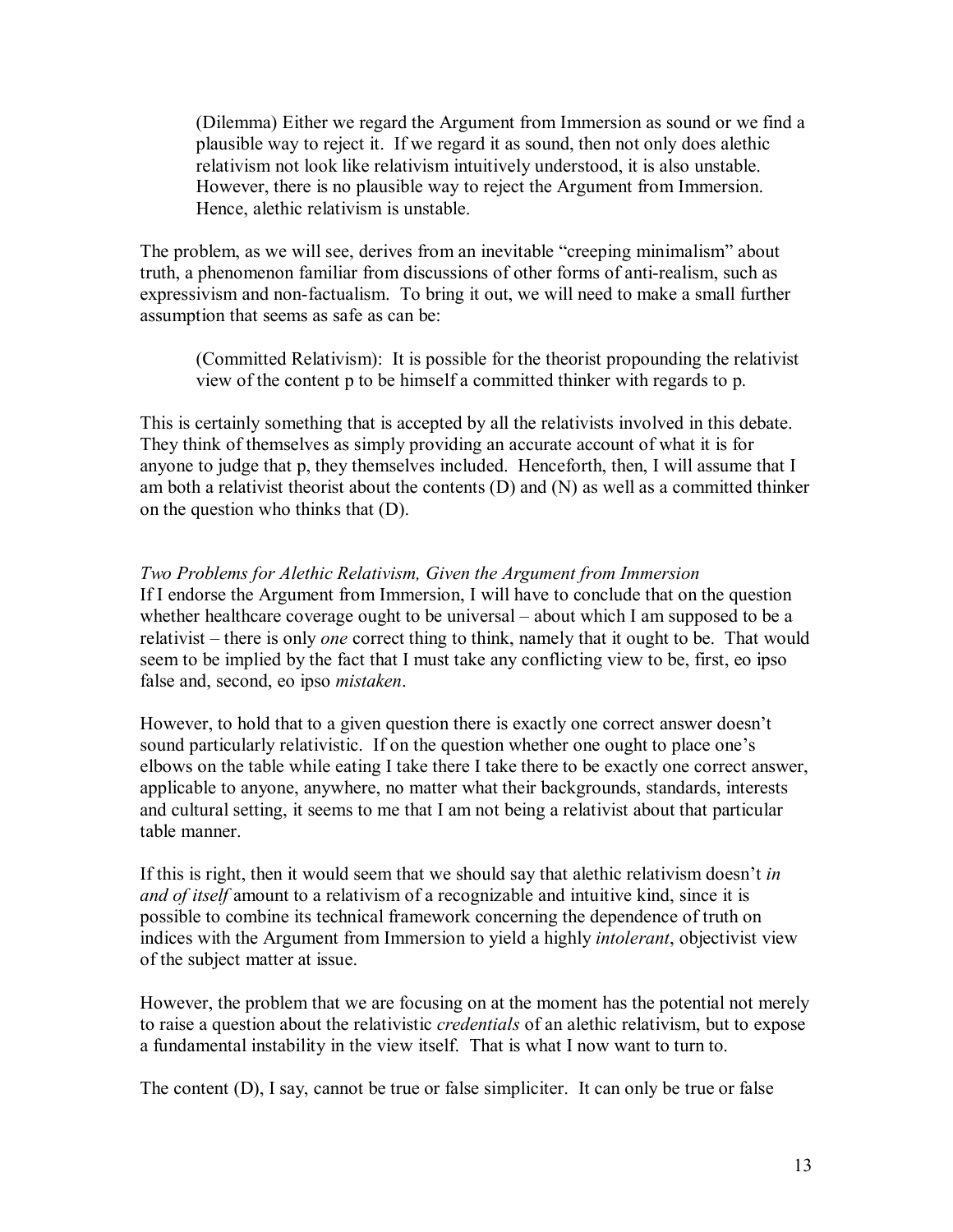relative to a moral standard. I know that my belief that (D) is true relative to my standard; and I know that your belief that (N) is true relative to yours. Still, I think that your belief is mistaken and I will attempt to get you to change your mind.

What can be my attitude towards your *standards*? Well, obviously, I must regard them as mistaken. After all, it's part of the example that you are reasoning impeccably from our standards. Since I regard your judgment as mistaken, I must regard your standards as mistaken. Further, I'm trying to get you to change you mind – why would I do that if I regarded your standards to be just as correct as mine.

So in the presence of the Argument from Immersion, I have no choice but to regard your standards as mistaken. Indeed, I have no choice but to regard any standard that yields verdicts incompatible with mine as mistaken. Holding the details of the case fixed, I am committed to there being a uniquely correct standard by which the question of health care coverage to be judged (and obviously I am in possession of it).

Now, however, the following question looms: how can I cogently say that the truth-value of (D) varies across our perspectives? If, as I am now insisting, there is a *best perspective* on (D), shouldn't we say that (D) *has* an absolute truth-value, and not merely relative ones, namely the truth-value that it has in the 'best perspective?'

So, an intolerance about the opposing standards threatens to destabilize the thesis central to an alethic relativism, that (D) has only relative truth-values and no absolute ones.

Let me sum up this horn of the dilemma. If the alethic relativist endorses the Argument from Immersion, then not only can his view not be effectively distinguished from a view that is anti-relativist/objectivist in spirit, but its central claim, that some given content (D) only has relative truth-values, appears to be destabilized.

#### *Rejecting the Argument from Immersion*

This gives the relativist strong reason to reject the Argument from Immersion. But which bit of it can he plausibly reject? Not (13), since that is just the statement of relativism. Not (14), since it is unquestionable that, if someone validly judges that p, it will be valid for him to judge that 'It's true that p.' Not (15), since we can stipulate that bivalence is not in question. Not (17), since that is definitional. And not the inference to (18) since that looks both ironclad and is in any case not necessary to the argument's dialectical effectiveness. That means that we need only look at:

(16) If D judges that *It's false that not-p,* then D must, on pain of incoherence, judge that anyone who judges *that not-p* is making a *mistake*.

What this premise is doing is connecting judgments of truth and falsity with *normative evaluations* of those judgments: if I judge that it is true that p, then I must rationally judge that it is correct to judge that p; and if I judge that it is false that p, then I must rationally judging that it is a mistake to judge that p.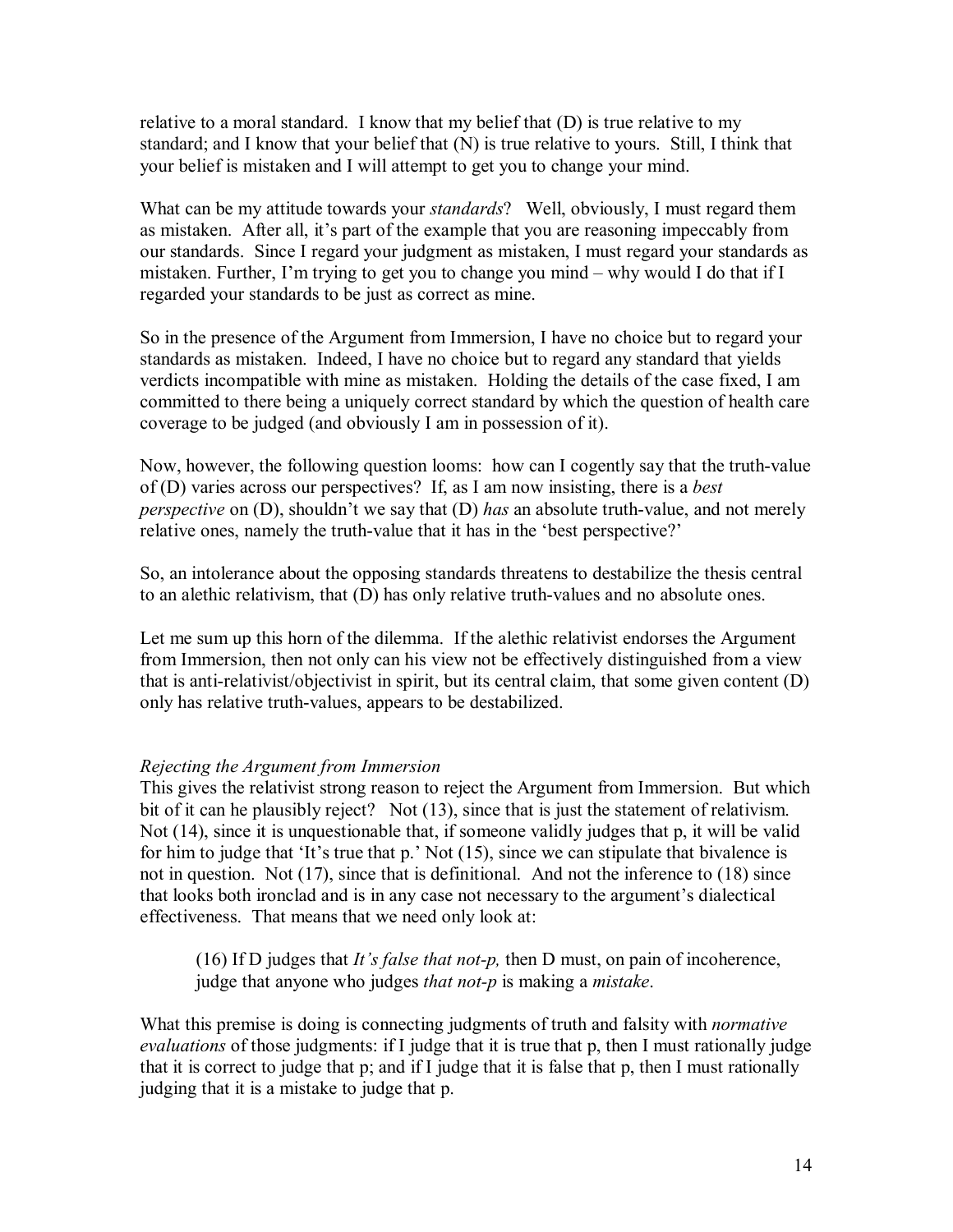The only real hope for the relativist, therefore, is to try to persuade us that judging that it is true that p and false that not-p doesn't have the normative significance that it is usually accorded. How might he do that?

Well, there is something that we could try, far-fetched as it might seem.

We know that the primary sort of truth-value that these contents have are relative truthvalues and not absolute ones. So we need to confront the question: Given that the contents in question have only relative truth values and not absolute ones, under what conditions should we regard a thinker as having judged *correctly*? What should the aim of belief and assertion be for such contents?

The theorist who regarded the contents in question as having absolute truth-values would have the obvious answer:

(Absolute Belief) A thinker should believe p only if p is true.

(Absolute Assertion) A speaker should assert p only if p is true.

The relativist, obviously, can't offer these norms. Instead, he will offer norms that are appropriate for a relativist, perhaps something along the following lines:

(Relative Belief) A thinker should believe p only if p is true within the speaker's perspective.

(Relative Assertion) A speaker should assert p only if p is true within the speaker's perspective. <sup>[8](#page-14-0)</sup>

Now, these norms, note, *are* tolerant of opposition. If I operate with these norms, I will only consider a thinker to have made a mistake if he believes something that is not true within *his* perspective. But I know that what Norma believes is true within her perspective. So I will not consider her to have made a mistake. And so, we are making progress towards our goal of coming up with a version of alethic relativism that is tolerant of opposition.

But what about the disquotational-seeming truth-predicate of the immersed thinker?

Well, the relativist would have to say that this only looks like the ordinary disquotational truth predicate. For the content in question, 'It is true that p' will itself be capable only of relative truth-value, as follows,

'It is true that p' is true at a perspective, C, just in case 'p' is true at C.

<span id="page-14-0"></span><sup>&</sup>lt;sup>8</sup> Cf Cappelen and Hawthorne 2009.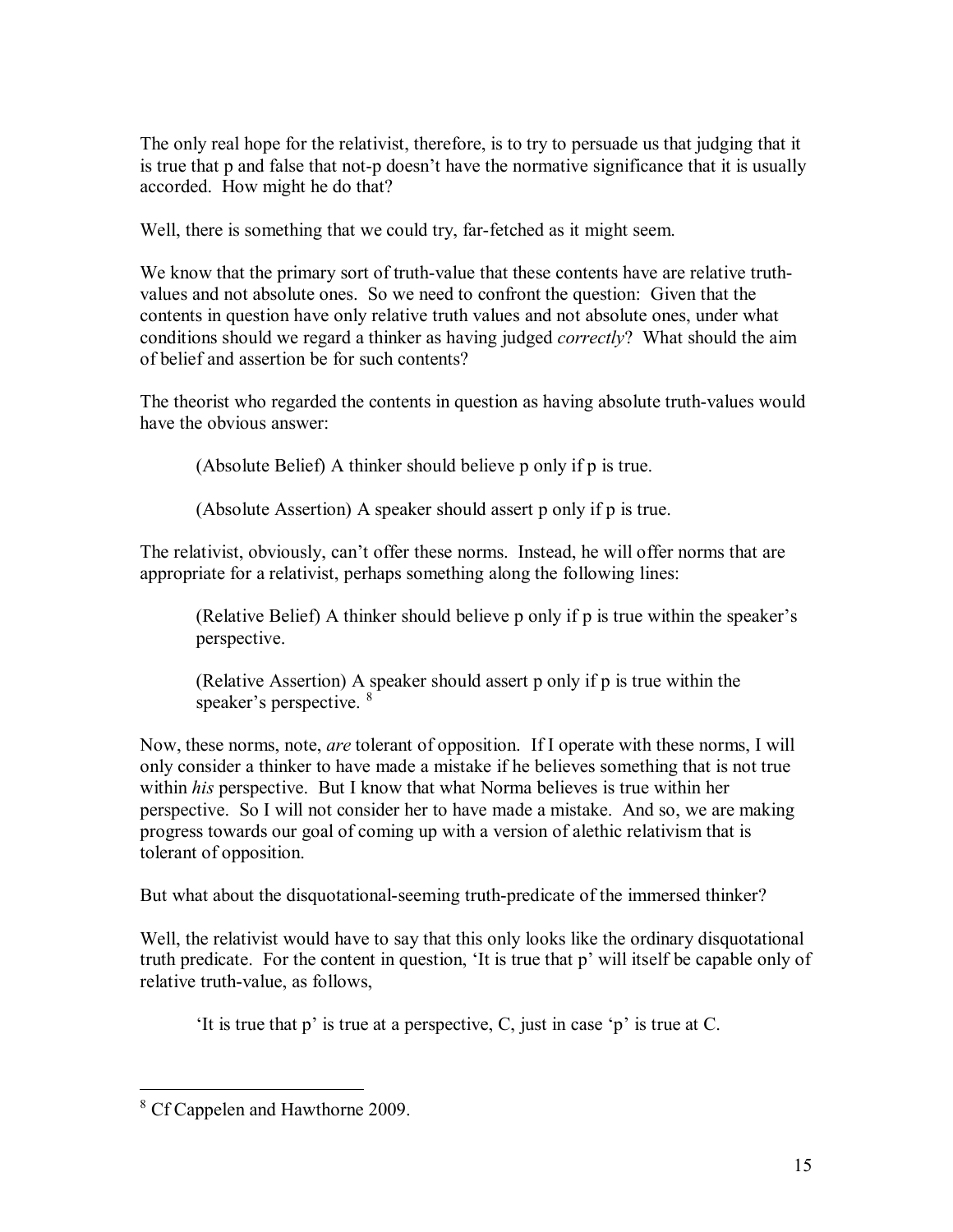As Cappelen and Hawthorne point out, if we assume that every claim is either true or false at a perspective, it will follow that

'It is true that p' is true iff p

will be true at every perspective. And so we will have something that behaves like the ordinary disquotational truth predicate even as it is fundamentally governed by the relative truth predicate and the norms appropriate to it.

Now, if all of that were to work, it looks as though I would be able to reject (16) and so not repudiate the notion of faultless disagreement after all.

For I would be able to make sense of the fact that I can judge that p, recognize that someone else judges that not-p, take my own judgment to be "true" and the other person's judgment that not-p to be "false," recognizing all the while that when I say that my own judgment is true and his false, I effectively mean "true and false relative to my perspective." That leaves me free to judge that his judgment that not-p is not a *mistake,*  since the fundamental norms governing my attitudes will now be Relative Belief and Assertion and not their absolutist counterparts.

#### *Genuine Disagreement?*

Is the relativist home clear? I think not. Having found a way of making sense of the faultlessness, a problem now emerges with the disagreement.

I know that my claim is true relative to my standards and that yours is true relative to your different standards. I acknowledge that your standards are just as correct as mine – for, after all, I don't regard your judgment as mistaken and I know that you are reasoning impeccably from them. Hence, each of us counts as having spoken correctly because of having said something that is true relative to standards that are no more correct than one another. And moreover: each of us knows this.

The problem now becomes: How is it possible to regard this as a *genuine* disagreement?

I know that Norma has different standards than mine. I regard her standards as just as correct as mine. I know that her judgment is true relative to her standards. And I also affirm that these sorts of judgment have no other kind of truth-value, no absolute truthvalues.

It's simply obvious, it seems to me, that if I have said all this, I cannot regard this as a real disagreement, no more than I can regard the guy who says "It is morning" in the morning to be disagreeing with the guy who says "It is afternoon" in the afternoon.

So, even if we were to grant that (16) could be cogently rejected, that still wouldn't get us disagreement, and so wouldn't get us relativism.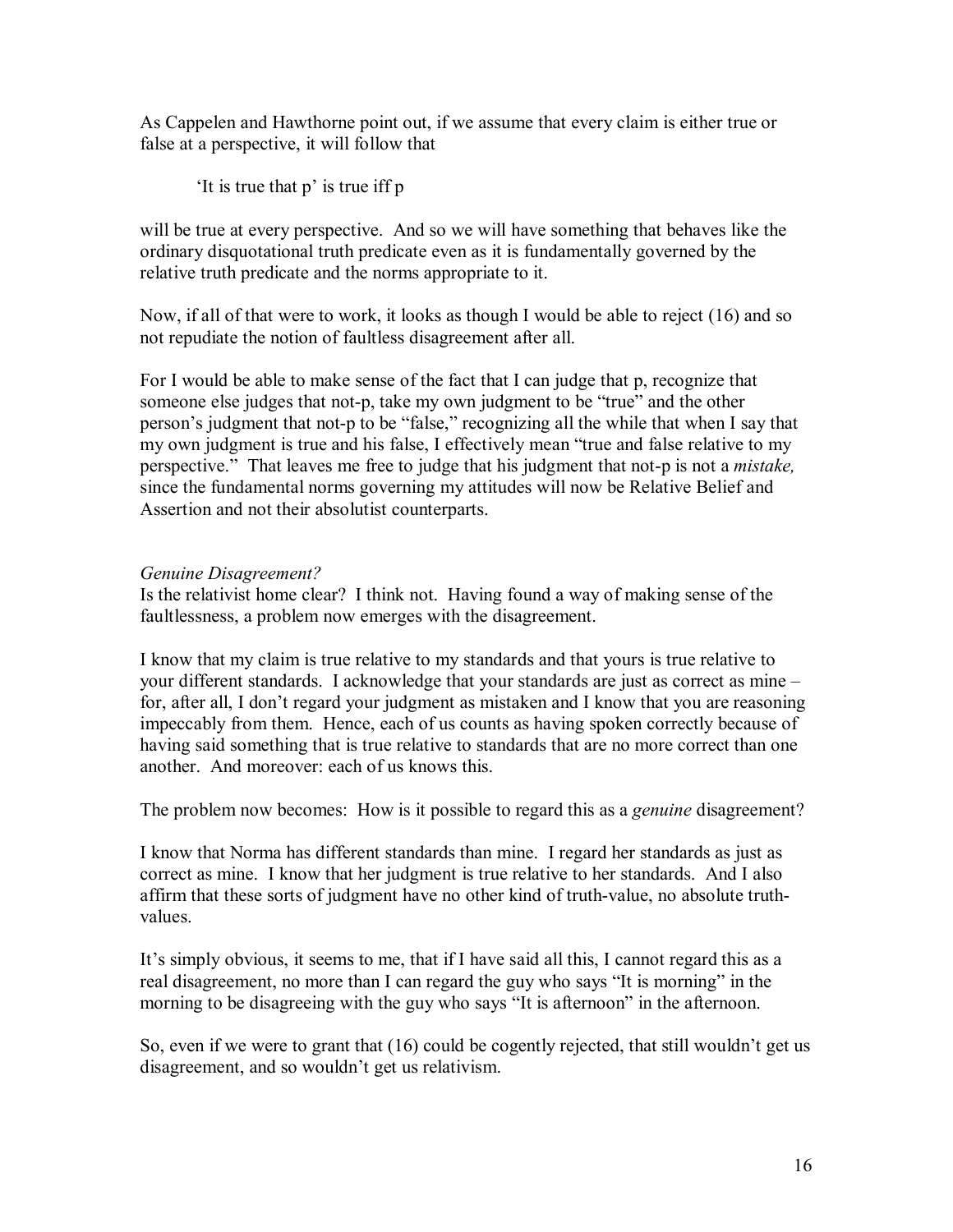#### *Absolutist Relativism*

We have been trying to make sense of the idea that there are no absolute facts about morality. To this end we have tried both claiming that moral properties have a higher degree than the realist thinks and that the truth of moral judgments is at best relative and not absolute. Neither strategy has taken us very far.

But, surely, an objector might observe, there *are* normative domains about which we ought to be relativists, aren't there? Etiquette, for example. If we are not able to capture those through the formulation of an alethic relativism, how can we do it?

Let us take a closer look at the case of etiquette. None of us is objectivist about (at least certain) table manners, for example, about the question whether people ought to slurp their noodles while eating them. We don't think: We think that one ought not to slurp one's noodles noisily, and nor should anyone else. We recognize that in Tokyo it is considered polite to slurp one's noodles, a display of one's appreciation. How can we make sense of this, given what I've been saying?

Here is what I take to be the correct account of etiquette. In the first instance the judgments we make are of the form

(R) It is rude to slurp one's noodles in (our) community C.

The relativization is made explicit.

But how do we now explain how a statement like  $(R)$  can have normative force? It looks as though it is just a sociological remark about how things are done around here, one with which anyone could agree, even someone who belonged to a culture in which it is not rude to slurp one's noodles. Yet, if I say  $(R)$  to someone, a child, for example, I intend my remark to have normative force, to give them or her a reason to stop slurping their noodles.

The answer is that we all subscribe to a non-relative moral norm, one that we typically express by saying

(Rome) When in Rome do as the Romans do!

or, perhaps more precisely,

(Etiquette) With respect to certain behaviors, one ought to behave as the members

### **III**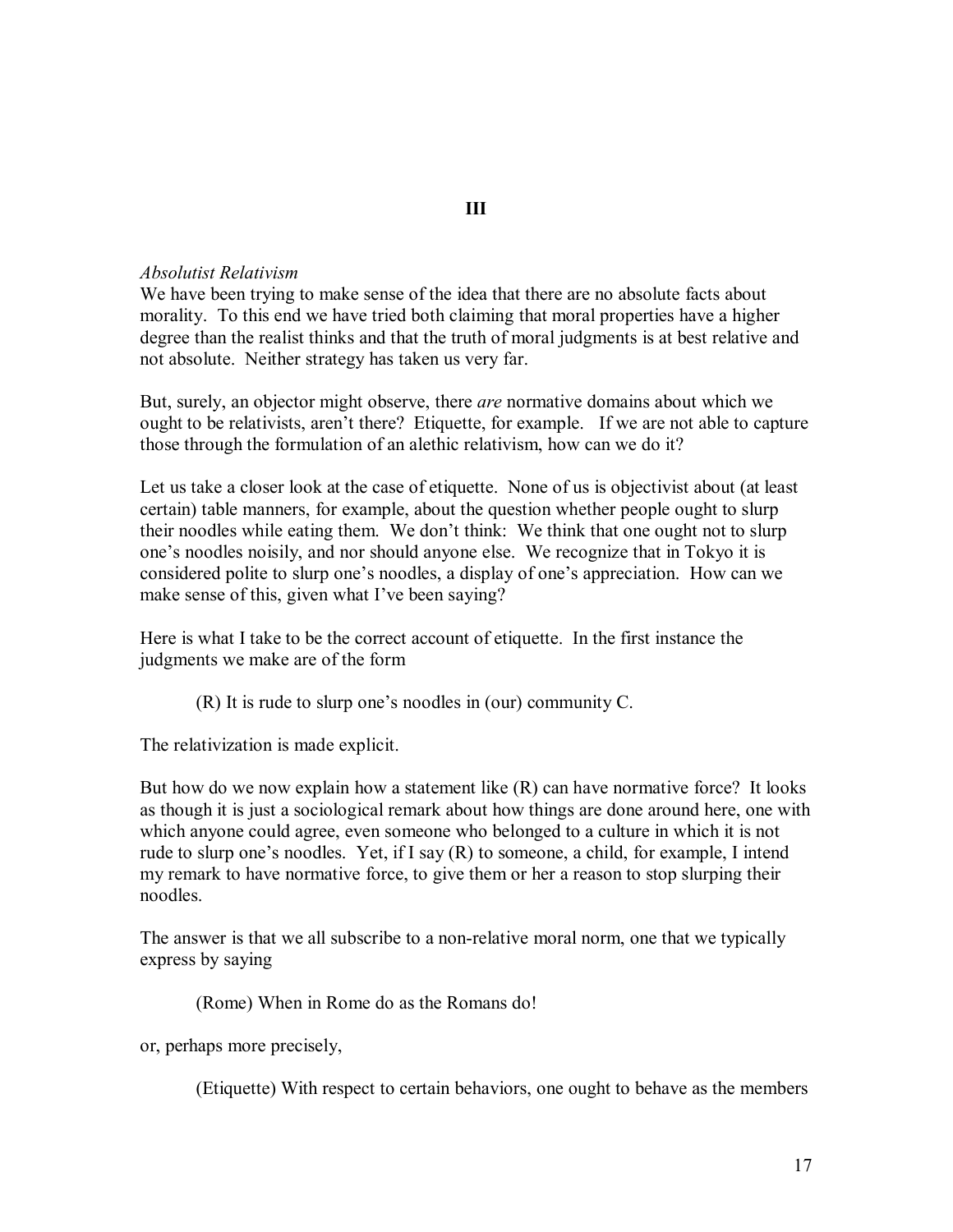of the community one finds oneself in find it appropriate to behave.

This normative principle is a non-relative, universally binding principle. Nevertheless, it prescribes acting in different ways depending on one's cultural location. It is our acceptance of this principle that explains how remarks like (R) can have normative force even as it accommodates our tolerance for alternative practices.

There is no coherent way to make sense of genuine faultless disagreement. What you can make sense of is universal, non-relative principles that call for radically different behaviors under different circumstances. This can look like faultless disagreement, but it isn't really disagreement at all.

An objector might now have the following thought. OK. Suppose we formulated moral relativism in the way that you recommend we formulate etiquette. For example, something along the following lines:

(Relative Morality) On a certain range of morally sensitive questions, one ought to do that which the members of the community one finds oneself in find it most natural to do.

This is a non-relative moral principle. But it has significant relativistic bite. And nothing in the proffered arguments has questioned its coherence. So, the major controversies about relativism can now proceed in this form.

I don't dispute this. But what we must recognize is that the aspiring relativist now has a much harder hand to play.

The thoroughgoing normative relativist has two very strong cards to play. First, he can observe that it's very hard to see where absolute normative facts could come from, that it is very hard to see how such facts could just be part of the fabric of the universe. His other strong card is that it is also hard to see how one could *know* anything about such facts, even if we could make sense of their existence. These powerful considerations give very strong support for the claim that launches a relativistic outlook, that there are no absolute facts in the relevant normative domain, but only relative ones.

However, on this absolutist way of formulating relativism, where what underlies the relativism is some universally binding non-relative normative principle of some sort, both of these cards are taken way from the relativist. Having committed himself to knowing of the existence of at least one non-relative moral principle, he can no longer avail himself of either of those powerful considerations.

Instead, he will have to find some way of arguing that, although there are universally binding normative principles and although we are able to know what they are, still these consist only of the sorts of spare principles that govern etiquette. But it's hard to see where an argument for this claim could come from. Once we have admitted some absolute normative principles, we can no longer pretend to have metaphysical or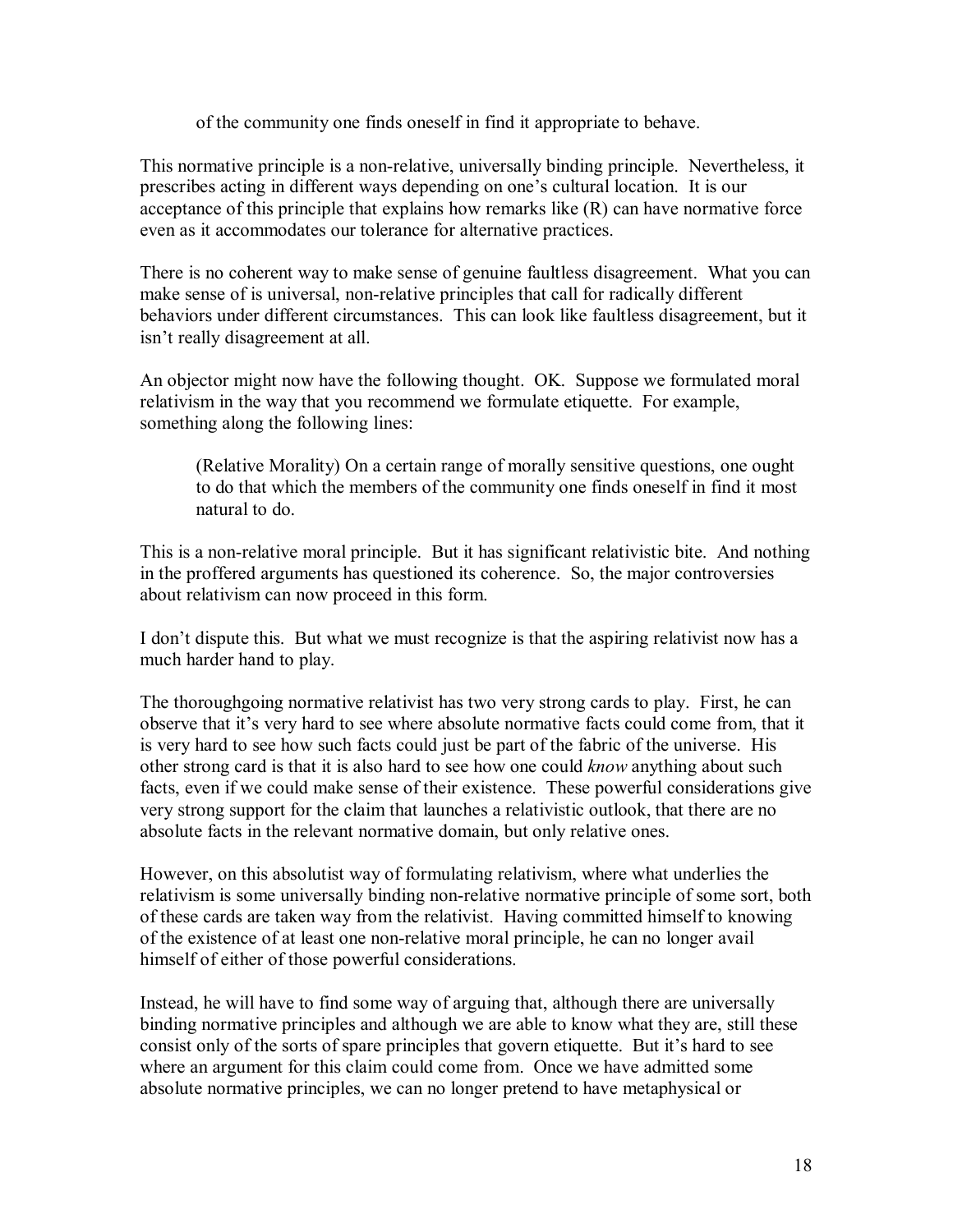epistemological scruples against them. And ordinary normative reasoning militates against the claim that the only true normative principles there are, are the sorts of spare principle that govern etiquette.

The upshot is that once we have admitted that there are at least some non-relative moral principles, it's hard to see how to stop short of claiming that there are at least as many as there intuitively seem to be. It's morally plausible that you should adjust your table manners (and not even all of those) to whatever the local practice is, but not your views on the treatment of children or the sick.

Viewed in that light, any attempt to assimilate morality to etiquette will seem simply normatively implausible.

# *Conclusion*

We have looked at three big ideas that have been associated with the term "relativism." The first maintains that some property has a higher-degree than might have been thought. The second that the judgments in a particular domain of discourse are capable only of relative truth and not of absolute truth (an idea that is sometimes associated with the idea of "faultless disagreement.") And the third, going by the oxymoronic label "absolutist relativism" seeks to locate relativism in our acceptance of certain sorts of spare absolutist principles.

The first idea is well illustrated by the famous cases drawn from physics, but is ill-suited for providing a model for the sorts of relativism about normative domains that have most interested philosophers.

The second idea – according to which it is the truth of certain judgments that is relative – seems subject to a very difficult dilemma.

The final idea provides a coherent model of cases like etiquette but is not plausibly applied to the moral or epistemic domains.